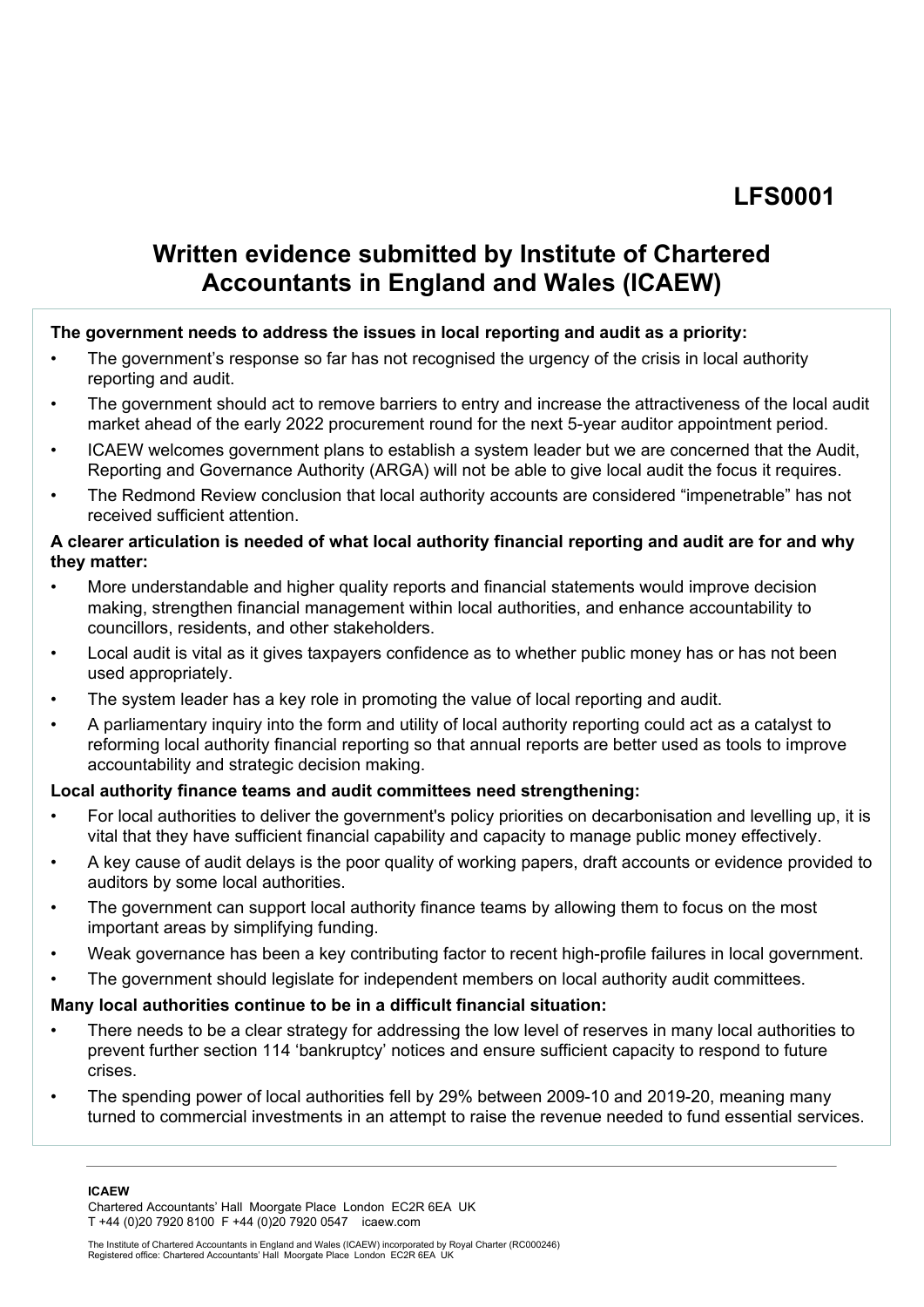- Once the cost of implementing the social care reforms is excluded, local authorities received a 1.8% average annual increase in their core spending power over the spending review period compared to 3.3% for the average department.
- Despite a three-year spending review settlement, there remains significant financial uncertainty for individual local authorities.

ICAEW is a world-leading professional body established under a Royal Charter to serve the public interest. In pursuit of its vision of a world of strong economies, ICAEW works with governments, regulators and businesses and it leads, connects, supports and regulates more than 157,800 chartered accountant members in over 147 countries. ICAEW members work in all types of private and public organisations, including public practice firms, and are trained to provide clarity and rigour and apply the highest professional, technical and ethical standards.

As a regulator of the accountancy and audit profession, ICAEW is currently the largest Recognised Supervisory Body (RSB) for local audit in England. We have nine firms and over 90 KAPs registered under the Local Audit and Accountability Act 2014.

ICAEW's Public Sector team supports members working in and with the public sector to deliver public priorities and sustainable public finances, including over 8,000 in ICAEW's Public Sector Community. ICAEW engages with policy makers, public servants and others to promote the need for effective financial management, audit and assurance, financial reporting and governance and ethics across the public sector to ensure public money is spent wisely.

## **INTRODUCTION**

- 1. We are responding to PAC's inquiry 'Local government finance system: overview and challenges' published on 21 October 2021.
- 2. Our comments are solely intended to support PAC with its inquiry and in its questioning of officials and others providing evidence.
- 3. ICAEW is a body whose mission is to promote the public interest and whose members are accountable under a code of ethics. In that context we seek to and want to play a constructive role in supporting the Government and Parliament. We would welcome the opportunity to meet with senior members of the committee to discuss the points we have raised in more detail.
- 4. Our evidence builds on the [submission](https://www.icaew.com/-/media/corporate/files/technical/icaew-representations/2021/icaew-rep-51-21-timeliness-of-auditor-reporting-on-local-government-in-england.ashx) we provided to the Committee to support its inquiry into the timeliness of local auditor reporting on local government in England.
- 5. The Ministry of Housing, Communities and Local Government has been renamed the Department for Levelling Up, Housing and Communities (DLUHC). We have referred to the Department as DLUHC throughout.
- 6. ICAEW has worked closely with DLUHC and other key stakeholders to develop proposals in response to [Sir](https://assets.publishing.service.gov.uk/government/uploads/system/uploads/attachment_data/file/916217/Redmond_Review.pdf) [Tony](https://assets.publishing.service.gov.uk/government/uploads/system/uploads/attachment_data/file/916217/Redmond_Review.pdf) [Redmond's](https://assets.publishing.service.gov.uk/government/uploads/system/uploads/attachment_data/file/916217/Redmond_Review.pdf) [independent](https://assets.publishing.service.gov.uk/government/uploads/system/uploads/attachment_data/file/916217/Redmond_Review.pdf) [review](https://assets.publishing.service.gov.uk/government/uploads/system/uploads/attachment_data/file/916217/Redmond_Review.pdf) [into](https://assets.publishing.service.gov.uk/government/uploads/system/uploads/attachment_data/file/916217/Redmond_Review.pdf) [the](https://assets.publishing.service.gov.uk/government/uploads/system/uploads/attachment_data/file/916217/Redmond_Review.pdf) [oversight](https://assets.publishing.service.gov.uk/government/uploads/system/uploads/attachment_data/file/916217/Redmond_Review.pdf) [of](https://assets.publishing.service.gov.uk/government/uploads/system/uploads/attachment_data/file/916217/Redmond_Review.pdf) [local](https://assets.publishing.service.gov.uk/government/uploads/system/uploads/attachment_data/file/916217/Redmond_Review.pdf) [audit](https://assets.publishing.service.gov.uk/government/uploads/system/uploads/attachment_data/file/916217/Redmond_Review.pdf) [and](https://assets.publishing.service.gov.uk/government/uploads/system/uploads/attachment_data/file/916217/Redmond_Review.pdf) [the](https://assets.publishing.service.gov.uk/government/uploads/system/uploads/attachment_data/file/916217/Redmond_Review.pdf) [transparency](https://assets.publishing.service.gov.uk/government/uploads/system/uploads/attachment_data/file/916217/Redmond_Review.pdf) [of](https://assets.publishing.service.gov.uk/government/uploads/system/uploads/attachment_data/file/916217/Redmond_Review.pdf) [local](https://assets.publishing.service.gov.uk/government/uploads/system/uploads/attachment_data/file/916217/Redmond_Review.pdf) [authority](https://assets.publishing.service.gov.uk/government/uploads/system/uploads/attachment_data/file/916217/Redmond_Review.pdf) [financial](https://assets.publishing.service.gov.uk/government/uploads/system/uploads/attachment_data/file/916217/Redmond_Review.pdf) [reporting](https://assets.publishing.service.gov.uk/government/uploads/system/uploads/attachment_data/file/916217/Redmond_Review.pdf). ICAEW is represented on DLUHC's Local Authority Audit Monitoring Board and the newly formed DLUHC-chaired Liaison Committee. In addition, it is a member of the "auditor capacity and capability" working group and sub-groups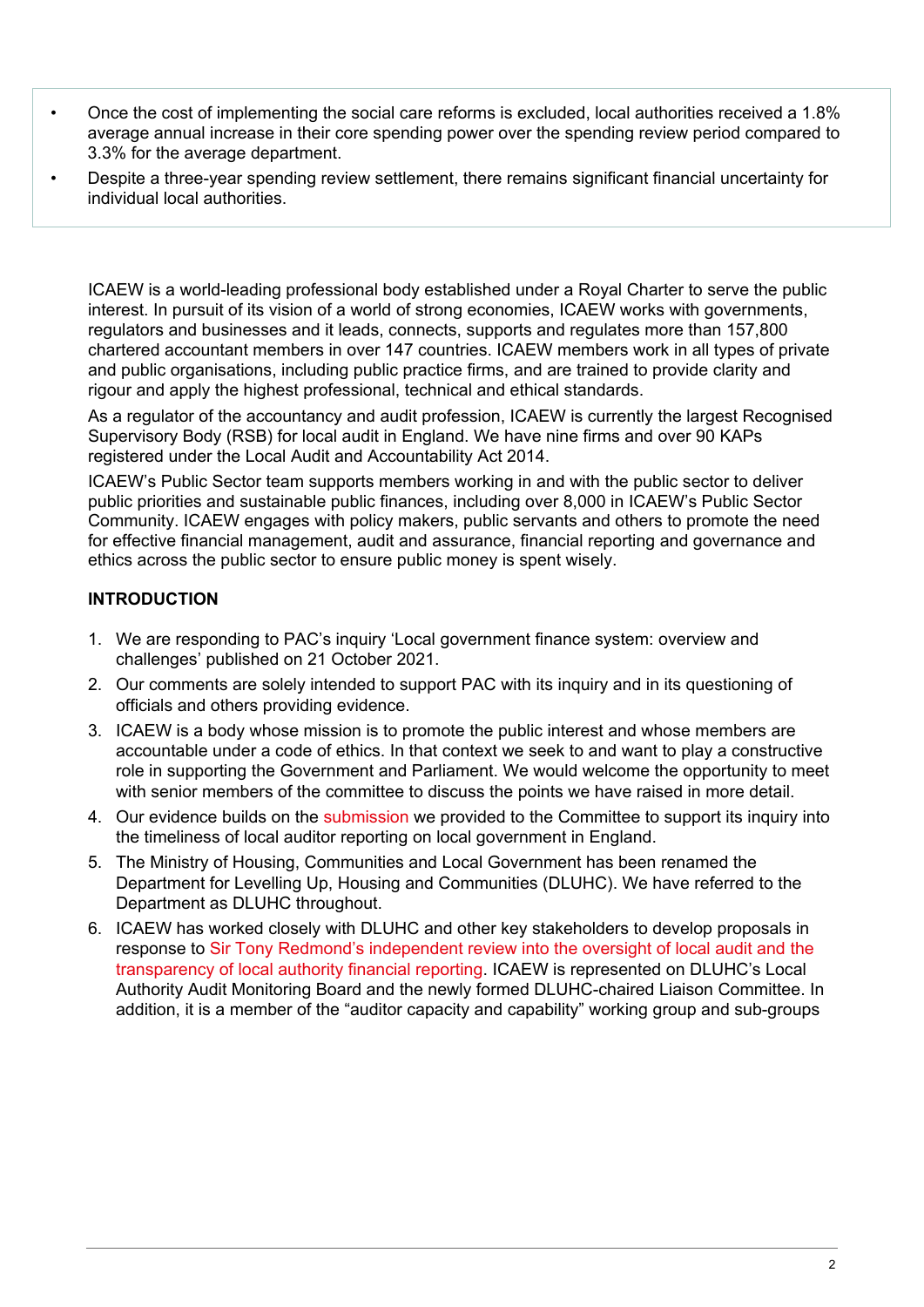set up by DLUHC that are considering changes to the Key Audit Partner (KAP) guidance and proposals for additional training.

- 7. Our commentary echoes the submissions we have made in response to various consultations related to local government finances and audit:
	- Our [response](https://www.icaew.com/-/media/corporate/files/technical/icaew-representations/2021/icaew-rep-89-21-mhclg-consultation.ashx) to the DLUHC [technical](https://www.gov.uk/government/consultations/local-audit-framework-technical-consultation/local-audit-framework-technical-consultation) [consultation](https://www.gov.uk/government/consultations/local-audit-framework-technical-consultation/local-audit-framework-technical-consultation) [on](https://www.gov.uk/government/consultations/local-audit-framework-technical-consultation/local-audit-framework-technical-consultation) [the](https://www.gov.uk/government/consultations/local-audit-framework-technical-consultation/local-audit-framework-technical-consultation) [local](https://www.gov.uk/government/consultations/local-audit-framework-technical-consultation/local-audit-framework-technical-consultation) [audit](https://www.gov.uk/government/consultations/local-audit-framework-technical-consultation/local-audit-framework-technical-consultation) [framework](https://www.gov.uk/government/consultations/local-audit-framework-technical-consultation/local-audit-framework-technical-consultation) welcomed the creation of a systems leader but expressed concerns about ARGA's capacity. We also called for more action to make the local audit market attractive, remove barriers to entry, improve the quality of local authority reporting and strengthen local authority governance.
	- [ICAEW's](https://www.icaew.com/-/media/corporate/files/technical/icaew-representations/2021/icaew-rep-6321-restoring-trust-in-audit-and-corporate-governance.ashx) [response](https://www.icaew.com/-/media/corporate/files/technical/icaew-representations/2021/icaew-rep-6321-restoring-trust-in-audit-and-corporate-governance.ashx) to the Department of Business, Energy and Industrial Strategy (BEIS)'s [white](https://assets.publishing.service.gov.uk/government/uploads/system/uploads/attachment_data/file/970676/restoring-trust-in-audit-and-corporate-governance-command-paper.pdf) [paper](https://assets.publishing.service.gov.uk/government/uploads/system/uploads/attachment_data/file/970676/restoring-trust-in-audit-and-corporate-governance-command-paper.pdf) [on](https://assets.publishing.service.gov.uk/government/uploads/system/uploads/attachment_data/file/970676/restoring-trust-in-audit-and-corporate-governance-command-paper.pdf) [restoring](https://assets.publishing.service.gov.uk/government/uploads/system/uploads/attachment_data/file/970676/restoring-trust-in-audit-and-corporate-governance-command-paper.pdf) [trust](https://assets.publishing.service.gov.uk/government/uploads/system/uploads/attachment_data/file/970676/restoring-trust-in-audit-and-corporate-governance-command-paper.pdf) [in](https://assets.publishing.service.gov.uk/government/uploads/system/uploads/attachment_data/file/970676/restoring-trust-in-audit-and-corporate-governance-command-paper.pdf) [audit](https://assets.publishing.service.gov.uk/government/uploads/system/uploads/attachment_data/file/970676/restoring-trust-in-audit-and-corporate-governance-command-paper.pdf) [and](https://assets.publishing.service.gov.uk/government/uploads/system/uploads/attachment_data/file/970676/restoring-trust-in-audit-and-corporate-governance-command-paper.pdf) [corporate](https://assets.publishing.service.gov.uk/government/uploads/system/uploads/attachment_data/file/970676/restoring-trust-in-audit-and-corporate-governance-command-paper.pdf) [governance](https://assets.publishing.service.gov.uk/government/uploads/system/uploads/attachment_data/file/970676/restoring-trust-in-audit-and-corporate-governance-command-paper.pdf) called for ARGA to be established as soon as possible and highlighted that there was a need to consider the public sector implications of the BEIS reforms.
	- Our [letter](https://www.icaew.com/-/media/corporate/files/technical/icaew-representations/2021/icaew-rep-6921-letter-on-public-sector-implications-of-audit-reforms.ashx) [to](https://www.icaew.com/-/media/corporate/files/technical/icaew-representations/2021/icaew-rep-6921-letter-on-public-sector-implications-of-audit-reforms.ashx) [HM](https://www.icaew.com/-/media/corporate/files/technical/icaew-representations/2021/icaew-rep-6921-letter-on-public-sector-implications-of-audit-reforms.ashx) [Treasury](https://www.icaew.com/-/media/corporate/files/technical/icaew-representations/2021/icaew-rep-6921-letter-on-public-sector-implications-of-audit-reforms.ashx) (HMT) published alongside ICAEW's response to the BEISproposed reforms highlighted these public sector implications and called for urgent action to address capacity issues in the local audit market.
	- Our [response](https://www.icaew.com/-/media/corporate/files/technical/icaew-representations/2021/icaew-rep-6421-market-engagement-survey-on-the-procurement-strategy-for-local-authority-auditors-for.ashx) to Public Sector Audit Appointments Limited (PSAA)'s market engagement survey ahead of the procurement for the next appointed period supported PSAA's objectives but raised concerns about the practicality of some proposals. We continue to engage closely with PSAA on the procurement proposals.
	- Our [letter](https://www.icaew.com/-/media/corporate/files/technical/icaew-representations/2021/icaew-rep-9721-spending-review-2021-a-financial-platform-for-delivery.ashx) to the Chief Secretary to the Treasury ahead of the 2021 Spending Review called on the government to use the review to establish a firm financial platform that enables local government to deliver on the government's priorities.
	- ICAEW Chief Executive Michael Izza's [letter](https://www.icaew.com/-/media/corporate/files/technical/economy/budget-2021/icaew-letter-to-the-chancellor-autumn-budget-2021.ashx?la=en) to the Chancellor ahead of the 2021 Budget calling for long-term funding for local authorities, strengthened financial management, and reforms to local audit to empower local councils to transform their areas.

## **KEY POINTS**

## **The local audit market is in crisis**

- 8. The PAC report in July warned that "without urgent action" the local audit system "may soon reach breaking point". That point has now surely arrived as 91% of local authorities were unable to publish audited 2020-21 accounts by the statutory deadline of 30 September 2021. This compares to 55% of local authorities missing the deadline for audited 2019-20 accounts in the previous year
- 9. Whilst the delays in the past two years can partly be attributed to the disruption and additional audit risk caused by the COVID-19 pandemic, the pandemic has only exacerbated an existing issue with capacity in the market. The percentage of audits completed before the deadline dropped from 97% in 2015-16 to only 57% in 2018-19. There are only nine firms registered to perform local audits and two firms currently conduct over 70% of local authority audits.
- 10. The issues with capacity in the local authority audit market have a knock-on effect on the audit of NHS bodies as they are audited by the same audit teams. The deadline for NHS audits is even tighter, placing pressure on these teams to work intensively over a short period of time.
- 11. This is one of the many factors that make the local audit market unattractive to both new entrants and for suitably skilled staff to work in public sector teams in registered firms. Other factors include the high reputational risks, increasing regulatory requirements and the relatively high inherent audit risk of local authorities compared to similar sized companies. This arises from under resourced local authority finance teams, fraud risks from grant expenditure, increasingly complex transactions and investments, and the increasing prospect of the council's Section 151 Officer being forced to issue a Section 114 Notice.
- 12. Despite the level of risk, audit fees remain substantially lower than in other sectors. We highlighted this in our response to the DLUHC consultation where we used the example that the fee for the audit of Manchester City Council for 2019-20 was £159,000, compared to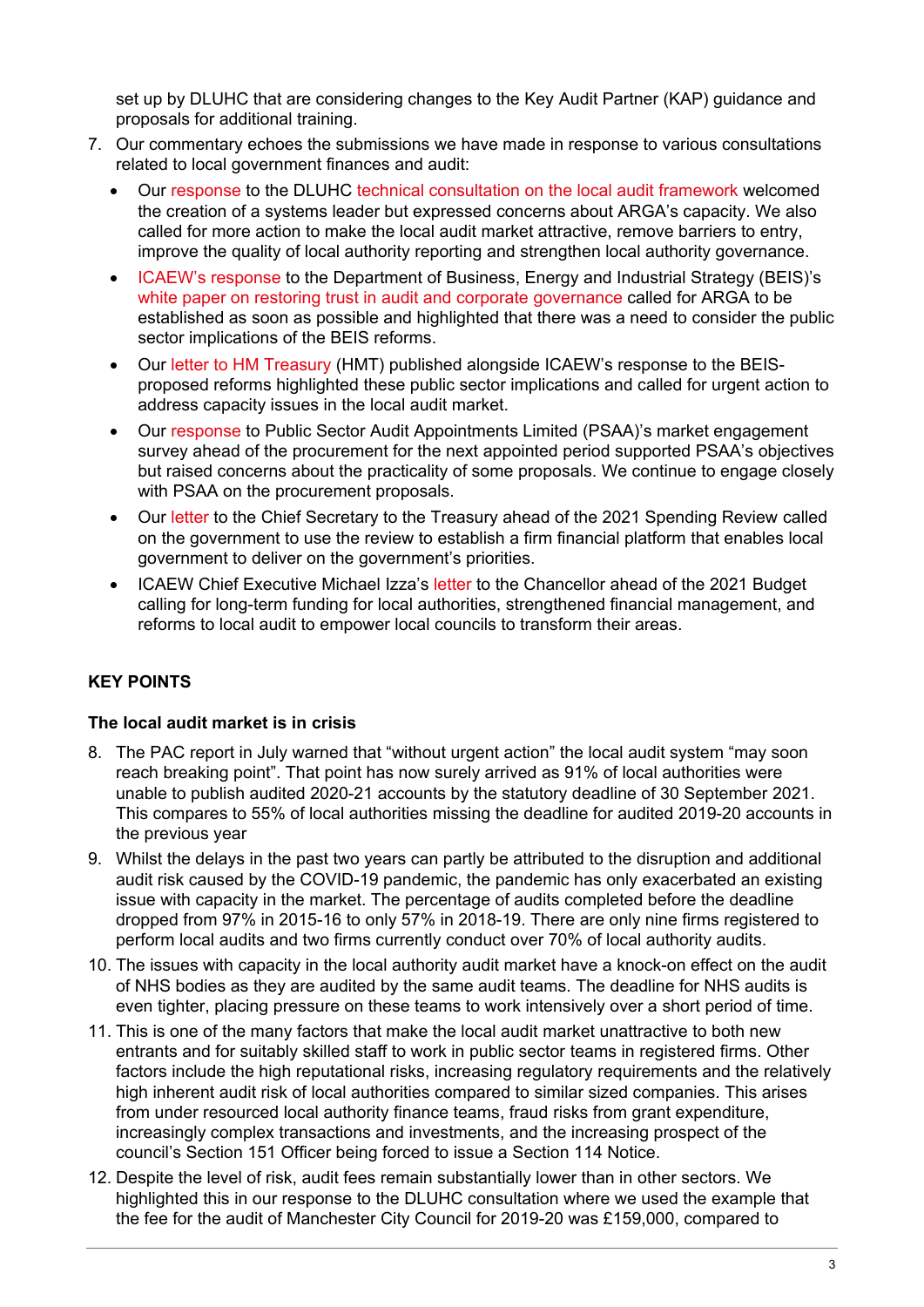£500,000 for Premier Foods, a FTSE 250 company. Both bodies are classified as public interest entities but Manchester City Council generated over double the level of revenue in 2019-20 and had 70% more recorded assets.

#### **The government response so far has not recognised the urgency of the situation**

- 13. DLUHC provided local authorities with £15m additional support to pay for 2020-21 audits and our response to the consultation called for this to be made permanent to ensure that local authorities are able to pay fees that are adequately priced for high quality audits. However, the Spending Review only committed £34.5m over 3 years to specifically strengthen "local delivery and transparency". The Spending Review states that this funding will be used to strengthen "the sector's procurement and commercial capacity, establish the Audit Reporting and Governance Authority as the new local audit systems leader, and help local councils meet new transparency requirements". This is a 23% annual cut compared to the additional support provided in 2020-21 and will be used for a much broader range of essential measures, and thus represents a significant reduction in the annual funding available for local authorities specifically for audit fees.
- 14. In addition to cutting funding, the government has not introduced any measures that will reduce the significant barriers to entry ahead of PSAA carrying out the procurement for the next appointing period for five years from April 2023. Because of their statutory obligation to appoint an auditor to every public body that opts into their scheme, PSAA intend to complete the procurement by August 2022 and the deadline for the submission selection questionnaires is March 2022.
- 15. We welcome proposals in the DLUHC consultation around training, a technical advice service and reforms to the KAP eligibility criteria. However, these reforms are unlikely to come into force in time for individuals working at potential new entrant firms to become KAPs so as to pass the initial selection questionnaire. Therefore, there is a risk that these reforms do not have the intended positive impact as firms may not consider it worth the substantial investment if they cannot secure significant local authority audit work until April 2028.
- 16. The government needs to introduce measures that will have a much more immediate impact in increasing the number of KAPs including amending legislation to permit those with equivalent overseas qualifications to become KAPs and to ensure that the rules do not deny those who work primarily on local audit the opportunity to become KAPs because they have insufficient company audit experience. Furthermore, the government should consider whether there are audits which should be brought outside the scope of KAP requirements, such as audits of local authority pension funds, where experience of auditing company pension funds is of more relevance than experience of auditing local authorities.
- 17. The government should also explicitly exclude all bodies subject to the Local Audit and Accountability Act from the scope of public interest entity (PIE) requirements. A small number of local authorities are currently classified as PIEs due to historic issues of securities to fund civic building construction or legacy war bonds. The risk compared to other similar public sector bodies does not justify the additional regulatory burden faced by the auditors of these bodies. The reforms offer the chance to remove this anomaly but instead firms are concerned that the government will seek to extend the size criteria reforms proposed for large companies to local authorities.
- 18. We support establishing a system leader as strong leadership and co-ordination is required to resolve the issues in local audit and reporting. However, we are concerned that ARGA will not be established until 2023 at the earliest and the Department of Business, Energy and Industrial Strategy (BEIS) proposed audit and corporate governance reforms, including the proposed expansion in the number of PIEs, could overwhelm ARGA's capacity to be an effective system leader.
- 19. We share PAC's concerns that the Liaison Committee may not provide the strong leadership that the local audit system urgently needs. Audit firms are not represented on the Committee, limiting its effectiveness as it does not receive the perspective of some of the key bodies impacted by issues it discusses.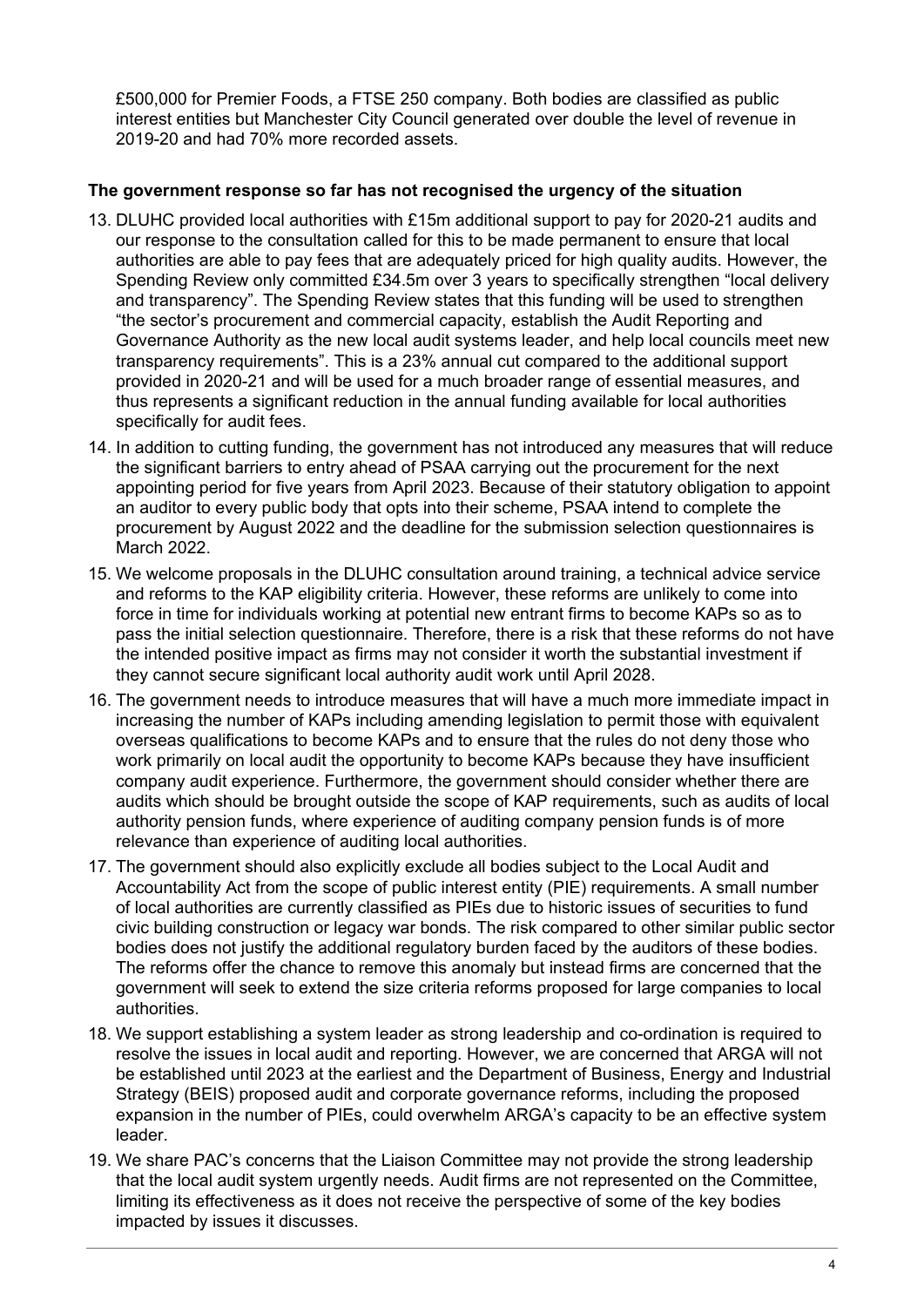20. DLUHC need to take a much more active role in local audit until the new system leader is established in FRC in shadow form. The new system leader will need to set out a longer-term vision for the local audit market, ensuring that the audits are rewarding for those carrying them out and focus on the areas of highest risk. It needs to be a forward-looking improvement regulator that shares good practice and emphasises that local audit matters as it provides confidence to citizens that public officials are using public money appropriately and can result in improvements in financial management. This could help make the market more attractive to talent in the long term.

#### **The timeliness issues in local authority audits are symptomatic of a wider broken reporting system**

- 21. The government's response so far has focussed almost entirely on audit without adequate consideration of the wider system. Our response to the DLUHC consultation highlighted other weaknesses in the system including:
	- Many local authorities have under-resourced finance teams which means they struggle to produce good quality working papers, sample evidence or draft accounts;
	- Weaknesses in governance including partisan audit committees that lack sufficient expertise; and
	- Unnecessarily long and complicated local authority accounts that make the audit more challenging and mean that the accounts do not provide the intended transparency to citizens or their elected representatives.
- 22. We stated in our response to the DLUHC consultation that we do not understand why the government proposes that ARGA will play a significant role in corporate reporting for large companies but the proposals do not establish any role for the system leader in local authority financial reporting. Just as in the corporate sector, timely and high-quality audit relies heavily on good quality accounting records and financial statements.
- 23. The proposed objectives of the system leader are too narrow as they should also be tasked with improving the quality, accessibility and understandability of local authority reporting. We suggested ideas to DLUHC including that the system leader should maintain an easily searchable database of local authority accounts and establish a body to conduct periodic reviews of local authority annual reports and accounts to suggest improvements.
- 24. The system leader has a key role in promoting the importance of the accounts to local authorities. ICAEW is firmly of the belief that better use of quality financial accounts, especially active management of the balance sheet, could help prevent many of the high-profile financial management issues arising in local authorities.
- 25. As local authorities have faced a 29% reduction in their spending power between 2009-10 and 2019-20 and senior finance officers have viewed the accounts as a compliance exercise, local authority leadership have often identified accounts teams as a suitable back-office function to face spending cuts. This has had real consequences for the quality of financial management in local authorities.
- 26. For example, Grant Thornton's [statutory](https://democracy.slough.gov.uk/documents/s63970/Grant%20Thornton%20-%20S24%20statutory%20recommendations.pdf) [recommendations](https://democracy.slough.gov.uk/documents/s63970/Grant%20Thornton%20-%20S24%20statutory%20recommendations.pdf) [report](https://democracy.slough.gov.uk/documents/s63970/Grant%20Thornton%20-%20S24%20statutory%20recommendations.pdf) for Slough Council highlighted how significant weaknesses in the finance team led to audit delays and, as a consequence of errors in unaudited accounts, the local authority lacked an accurate picture of its financial position. This eventually led to the Section 151 Officer being forced to issue a Section 114 Notice.

## **There should be a parliamentary inquiry into the purpose of local authority accounts**

27. With these significant issues in local authority financial reporting, we are disappointed that the DLUHC consultation did not include substantive proposals to address Sir Tony Redmond's conclusion that local authority accounts are "impenetrable". The Redmond Review's recommendations for a new summary statement and for CIPFA / LASAAC to consider how the accounts can be streamlined need to be implemented as soon as possible.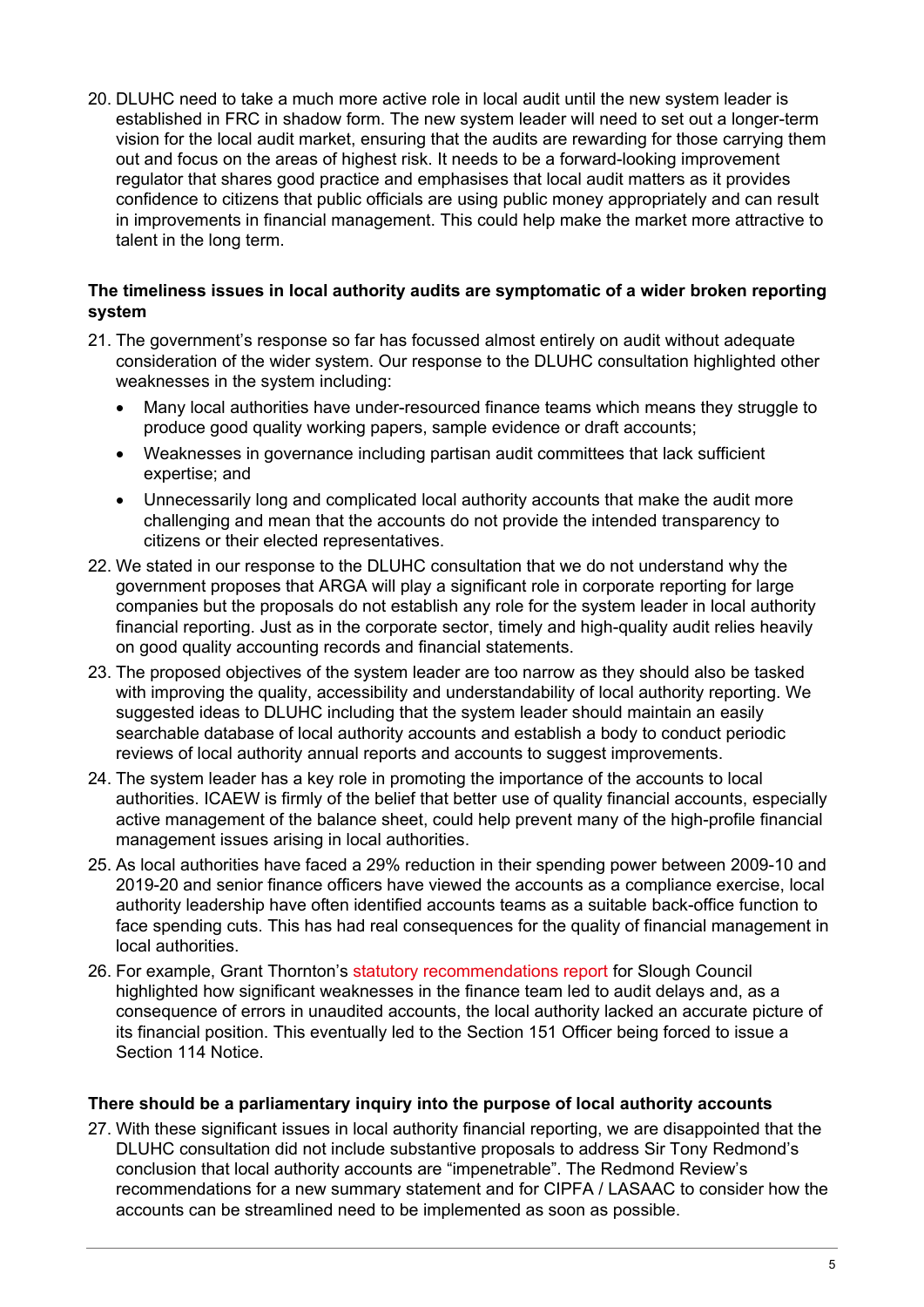- 28. The Public Administration and Constitutional Affairs Committee's (PACAC) 2016-17 inquiry into central government accounts resulted in an influential report [Accounting](https://publications.parliament.uk/pa/cm201617/cmselect/cmpubadm/95/95.pdf) [for](https://publications.parliament.uk/pa/cm201617/cmselect/cmpubadm/95/95.pdf) [democracy:](https://publications.parliament.uk/pa/cm201617/cmselect/cmpubadm/95/95.pdf) [making](https://publications.parliament.uk/pa/cm201617/cmselect/cmpubadm/95/95.pdf) [sure](https://publications.parliament.uk/pa/cm201617/cmselect/cmpubadm/95/95.pdf) [Parliament,](https://publications.parliament.uk/pa/cm201617/cmselect/cmpubadm/95/95.pdf) [the](https://publications.parliament.uk/pa/cm201617/cmselect/cmpubadm/95/95.pdf) [people](https://publications.parliament.uk/pa/cm201617/cmselect/cmpubadm/95/95.pdf) [and](https://publications.parliament.uk/pa/cm201617/cmselect/cmpubadm/95/95.pdf) [ministers](https://publications.parliament.uk/pa/cm201617/cmselect/cmpubadm/95/95.pdf) [know](https://publications.parliament.uk/pa/cm201617/cmselect/cmpubadm/95/95.pdf) [how](https://publications.parliament.uk/pa/cm201617/cmselect/cmpubadm/95/95.pdf) [and](https://publications.parliament.uk/pa/cm201617/cmselect/cmpubadm/95/95.pdf) [why](https://publications.parliament.uk/pa/cm201617/cmselect/cmpubadm/95/95.pdf) [public](https://publications.parliament.uk/pa/cm201617/cmselect/cmpubadm/95/95.pdf) [money](https://publications.parliament.uk/pa/cm201617/cmselect/cmpubadm/95/95.pdf) [is](https://publications.parliament.uk/pa/cm201617/cmselect/cmpubadm/95/95.pdf) [spent](https://publications.parliament.uk/pa/cm201617/cmselect/cmpubadm/95/95.pdf) that established four key purposes of central government financial information. Many of the recommendations were adopted in HM Treasury's Financial Reporting Manual.
- 29. We believe a similar inquiry by a parliamentary Select Committee into the purpose of local authority accounts could clarify the primary users and identify what information they require. This would support CIPFA / LASAAC with their accounts streamlining by helping to identify the disclosures that could be removed or the notes that are poorly understood.
- 30. It would also help educate senior local authority officers and elected representatives about the need to invest in their accounts teams and using the accounts as a source for evidence-based decision making. By reinforcing the importance of accounts, it could increase the attractiveness of the local government sector to both accounts preparers and auditors.

#### **Local authorities need investment in their finance teams and governance structures**

- 31. Local government has a key role to play in many of the government's top priorities including fixing the social care crisis, supporting the levelling up agenda, rebuilding the economy following the pandemic and achieving net zero carbon by 2050. To ensure that it is an effective delivery partner, local authorities need to invest in the skills and capacity of their wider finance and commercial teams, in addition to their accounting teams. Central government needs to provide councils with sufficient resources to allow them to make this investment.
- 32. We are concerned that the Spending Review has not provided local authorities with sufficient funding to make this necessary investment. Despite the headline 9.4% annual real-terms increase in resource expenditure funding for local government announced in the Spending Review, local authority spending power is only projected to increase by 3% in real-terms each year. [Research](https://ifs.org.uk/uploads/Autumn-Budget-2021-Austerity-over-but-not-undone-Ben-Zaranko.pdf) [by](https://ifs.org.uk/uploads/Autumn-Budget-2021-Austerity-over-but-not-undone-Ben-Zaranko.pdf) [the](https://ifs.org.uk/uploads/Autumn-Budget-2021-Austerity-over-but-not-undone-Ben-Zaranko.pdf) [Institute](https://ifs.org.uk/uploads/Autumn-Budget-2021-Austerity-over-but-not-undone-Ben-Zaranko.pdf) [of](https://ifs.org.uk/uploads/Autumn-Budget-2021-Austerity-over-but-not-undone-Ben-Zaranko.pdf) [Fiscal](https://ifs.org.uk/uploads/Autumn-Budget-2021-Austerity-over-but-not-undone-Ben-Zaranko.pdf) [Studies](https://ifs.org.uk/uploads/Autumn-Budget-2021-Austerity-over-but-not-undone-Ben-Zaranko.pdf) found that, once the impact of the government's social care reforms is excluded, the increase in core spending power is only 1.8% each year, which is lower than an average 3.3% increase across central government departments.
- 33. This means local authorities are likely to continue to engage in commercial investments in an attempt to generate the revenue they require to fund essential services and deliver on government priorities. These investments expose local authorities to greater balance sheet risks making it even more important that they produce accurate financial reports and have strong risk management structures in place.
- 34. However, current reporting over investments does not provide confidence that many authorities fully understand their financial risks. The 2019-20 annual report and accounts of one local authority provided very little detail about the nature of over £800m of commercial investments nor did it include the risk from holding such significant investments in their strategic risk register. It is examples like this that illustrate why Sir Tony Redmond raised concerns about the variable quality of local authority narrative reporting.
- 35. We also share Sir Tony Redmond's concerns about the expertise and partisan nature of some local authority audit committees and strongly support his recommendation for all committees to contain at least one independent member. [Research](https://www.icaew.com/insights/viewpoints-on-the-news/2021/mar-2021/local-government-governance-failures-provide-insights-for-councils-and-their-audit-committees) [by](https://www.icaew.com/insights/viewpoints-on-the-news/2021/mar-2021/local-government-governance-failures-provide-insights-for-councils-and-their-audit-committees) [Grant](https://www.icaew.com/insights/viewpoints-on-the-news/2021/mar-2021/local-government-governance-failures-provide-insights-for-councils-and-their-audit-committees) [Thornton](https://www.icaew.com/insights/viewpoints-on-the-news/2021/mar-2021/local-government-governance-failures-provide-insights-for-councils-and-their-audit-committees) [on](https://www.icaew.com/insights/viewpoints-on-the-news/2021/mar-2021/local-government-governance-failures-provide-insights-for-councils-and-their-audit-committees) [public](https://www.icaew.com/insights/viewpoints-on-the-news/2021/mar-2021/local-government-governance-failures-provide-insights-for-councils-and-their-audit-committees) [interest](https://www.icaew.com/insights/viewpoints-on-the-news/2021/mar-2021/local-government-governance-failures-provide-insights-for-councils-and-their-audit-committees) [reports](https://www.icaew.com/insights/viewpoints-on-the-news/2021/mar-2021/local-government-governance-failures-provide-insights-for-councils-and-their-audit-committees) issued between August 2020 and March 2021 highlights how weaknesses in audit committees were a major contributory factor in the financial management failures at the three councils in question.
- 36. However, we believe that DLUHC's proposal of requesting that CIPFA produce "strengthened guidance", when CIPFA's guidance already clearly recommends independent members, is inadequate and that the government should make appointing independent members a statutory requirement, as it is already in Wales.

## **Central government needs to improve how it works with local government**